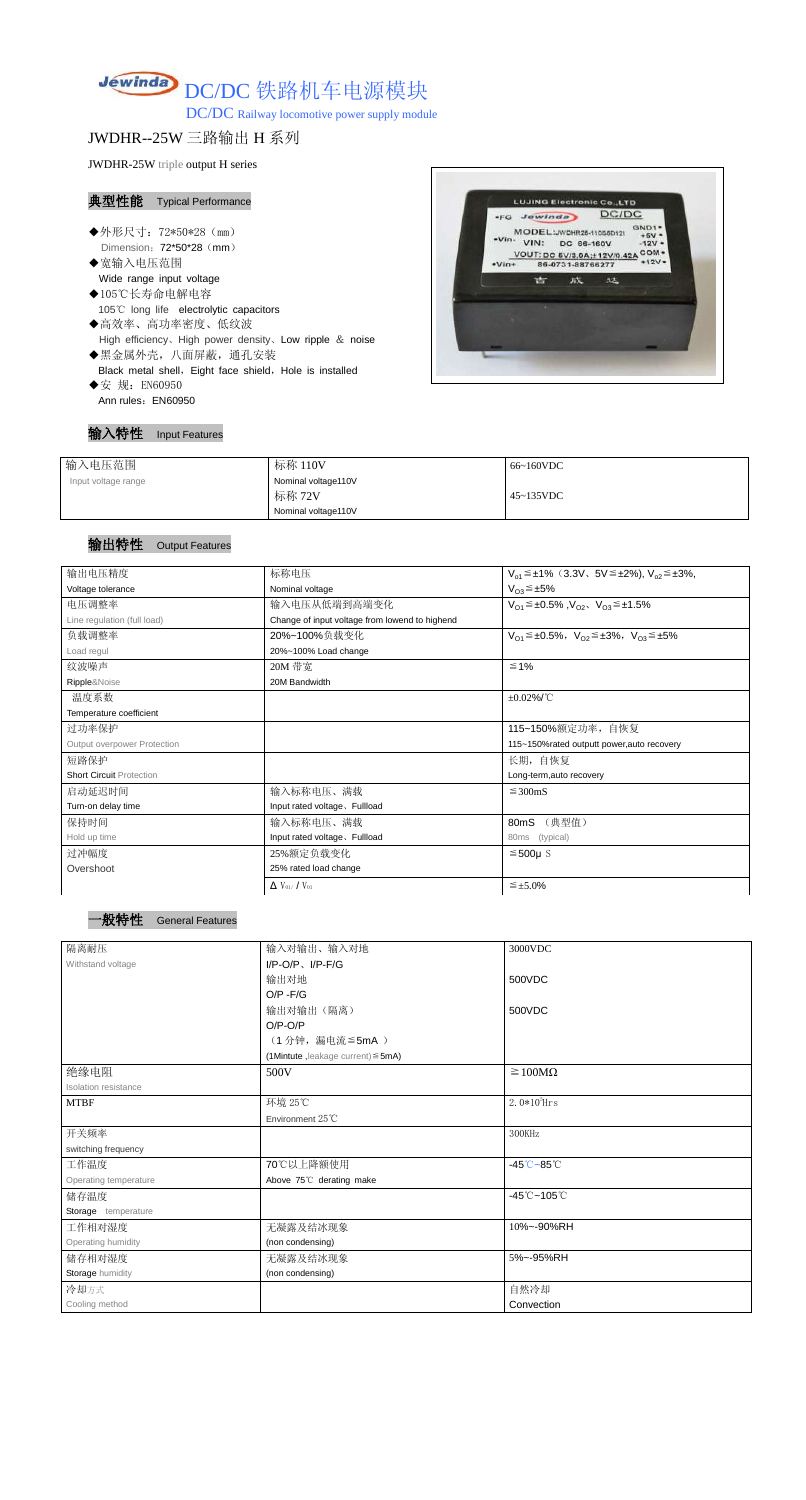





| 品型号<br>产             | 输入电压          | 输出电压           | 输出电流           | 输出电压精度         | 纹波噪声        | 最大容性负载                    | 效率         |
|----------------------|---------------|----------------|----------------|----------------|-------------|---------------------------|------------|
|                      | Input voltage | Output voltage | Output current | Output voltage | R&N         | Capacitive load           |            |
| Model No.            | $V_{in}$      | V <sub>0</sub> | Io             | tolerance      | $V$ (p-P)mV | maximum                   | Efficiency |
|                      |               | $+5V$          | $0.30 - 3.00A$ | $\pm 2\%$      | 100mV       | 3300 µF                   |            |
| JWDHR25-110S5D5I     |               | $+5V$          | $0.10 - 1.00A$ | $\pm$ 5%       | 100mV       | $1100 \,\mathrm{\upmu F}$ | 78%        |
|                      |               | $-5V$          | $0.10 - 1.00A$ | $\pm$ 5%       | 100mV       | $1100 \,\mathrm{\upmu F}$ |            |
|                      |               | $+5V$          | $0.30 - 3.00A$ | $\pm 2\%$      | 100mV       | 3300 µF                   |            |
| JWDHR25-110S5D12I    |               | $+12V$         | $0.04 - 0.42A$ | $\pm 3\%$      | 120mV       | 330 µF                    | 81%        |
|                      |               | $-12V$         | $0.04 - 0.42A$ | $\pm 3\%$      | 120mV       | $330 \,\mathrm{\upmu F}$  |            |
|                      |               | $+5V$          | $0.30 - 3.00A$ | $\pm 2\%$      | 100mV       | 3300 µF                   |            |
| JWDHR25-110S5D15I    |               | $+15V$         | $0.03 - 0.33A$ | $\pm 3\%$      | 120mV       | $220 \,\mathrm{\upmu F}$  | 81%        |
|                      |               | $-15V$         | $0.03 - 0.33A$ | $\pm 3\%$      | 120mV       | $220 \mu F$               |            |
|                      |               | $+5V$          | $0.30 - 3.00A$ | $\pm 2\%$      | 100mV       | $2200 \,\mathrm{\upmu F}$ |            |
| JWDHR25-110S5D24I    |               | $+24V$         | $0.02 - 0.21A$ | $\pm 3\%$      | 150mV       | $110 \,\mathrm{\upmu F}$  | 83%        |
|                      | 66~160V       | $-24V$         | $0.02 - 0.21A$ | $\pm 3\%$      | 150mV       | $110 \mu F$               |            |
|                      |               | $+12V$         | $0.20 - 1.50A$ | $\pm 1\%$      | 120mV       | $1100 \,\mathrm{\upmu F}$ |            |
| JWDHR25-110S12D5I    |               | $+5V$          | $0.06 - 0.60A$ | $\pm$ 5%       | 100mV       | $470 \,\mathrm{\upmu F}$  | 84%        |
|                      |               | $-5V$          | $0.06 - 0.60A$ | $\pm$ 5%       | 80mV        | $470 \,\mathrm{\upmu F}$  |            |
|                      |               | $+24V$         | $0.08 - 0.83A$ | $\pm 1\%$      | 150mV       | $470 \,\mathrm{\upmu F}$  |            |
| JWDHR25-110S24D5I    |               | $+5V$          | $0.05 - 0.50A$ | ±5%            | 80mV        | $470 \,\mathrm{\upmu F}$  | 85%        |
|                      |               | $-5V$          | $0.05 - 0.50A$ | $\pm$ 5%       | 80mV        | $470 \,\mathrm{\upmu F}$  |            |
|                      |               | $+24V$         | $0.08 - 0.83A$ | $\pm 1\%$      | 150mV       | $470 \,\mathrm{\upmu F}$  |            |
| JWDHR25-110S24D12I   |               | $+12V$         | $0.02 - 0.20A$ | $\pm 3\%$      | 120mV       | $220 \mu F$               | 86%        |
|                      |               | $-12V$         | $0.02 - 0.20A$ | $\pm 3\%$      | 120mV       | $220 \mu F$               |            |
|                      |               | $+5V$          | $0.30 - 3.00A$ | $\pm 2\%$      | 100mV       | 3300 µF                   |            |
| JWDHR25-110S5S12S-5I |               | $+12V$         | $0.05 - 0.50A$ | $\pm 3\%$      | 120mV       | 330 µF                    | 82%        |
|                      |               | $-5V$          | $0.08 - 0.80A$ | $\pm$ 5%       | 80mV        | $650 \,\mathrm{\upmu F}$  |            |
|                      |               | $+5V$          | $0.30 - 3.00A$ | $\pm 2\%$      | 100mV       | $3300 \,\mathrm{\upmu F}$ |            |
| JWDHR25-72S5D5I      |               | $+5V$          | $0.10 - 1.00A$ | $\pm$ 5%       | 100mV       | $1100 \,\mathrm{\upmu F}$ | 78%        |
|                      |               | $-5V$          | $0.10 - 1.00A$ | $\pm$ 5%       | 100mV       | $1100 \,\mathrm{\upmu F}$ |            |
|                      |               | $+5V$          | $0.30 - 3.00A$ | $\pm 2\%$      | 100mV       | 3300 µF                   |            |
| JWDHR25-72S5D12I     |               | $+12V$         | $0.04 - 0.42A$ | $\pm 3\%$      | 120mV       | $330 \,\mathrm{\upmu F}$  | 81%        |
|                      |               | $-12V$         | $0.04 - 0.42A$ | $\pm 3\%$      | 120mV       | $330 \,\mathrm{\upmu F}$  |            |
|                      |               | $+5V$          | $0.30 - 3.00A$ | $\pm 2\%$      | 100mV       | 3300 µF                   |            |
| JWDHR25-72S5D15I     |               | $+15V$         | $0.03 - 0.33A$ | $\pm 3\%$      | 120mV       | $220 \mu F$               | 81%        |
|                      |               | $-15V$         | $0.03 - 0.33A$ | $\pm 3\%$      | 120mV       | $220 \mu F$               |            |
|                      | $45 - 135V$   | $+5V$          | $0.30 - 3.00A$ | $\pm 2\%$      | 100mV       | $2200 \,\mathrm{\upmu F}$ |            |
| JWDHR25-72S5D24I     |               | $+24V$         | $0.02 - 0.21A$ | $\pm 3\%$      | 150mV       | $110 \mu F$               | 83%        |
|                      |               | $-24V$         | $0.02 - 0.21A$ | $\pm 3\%$      | 150mV       | $110 \,\mathrm{\upmu F}$  |            |
|                      |               | $+12V$         | $0.20 - 1.50A$ | $\pm 1\%$      | 120mV       | $1100 \,\mathrm{\upmu F}$ |            |
| JWDHR25-72S12D5I     |               | $+5V$          | $0.06 - 0.60A$ | $\pm$ 5%       | 100mV       | $470 \,\mathrm{\upmu F}$  | 84%        |
|                      |               | $-5V$          | $0.06 - 0.60A$ | $\pm$ 5%       | 80mV        | $470 \,\mathrm{\upmu F}$  |            |
|                      |               | $+24V$         | $0.08 - 0.83A$ | $\pm 1\%$      | 150mV       | $470 \,\mathrm{\upmu F}$  |            |
| JWDHR25-72S24D5I     |               | $+5V$          | $0.05 - 0.50A$ | $\pm$ 5%       | 80mV        | $470 \,\mathrm{\upmu F}$  | 85%        |
|                      |               | $-5V$          | $0.05 - 0.50A$ | $\pm$ 5%       | 80mV        | $470 \,\mathrm{\upmu F}$  |            |